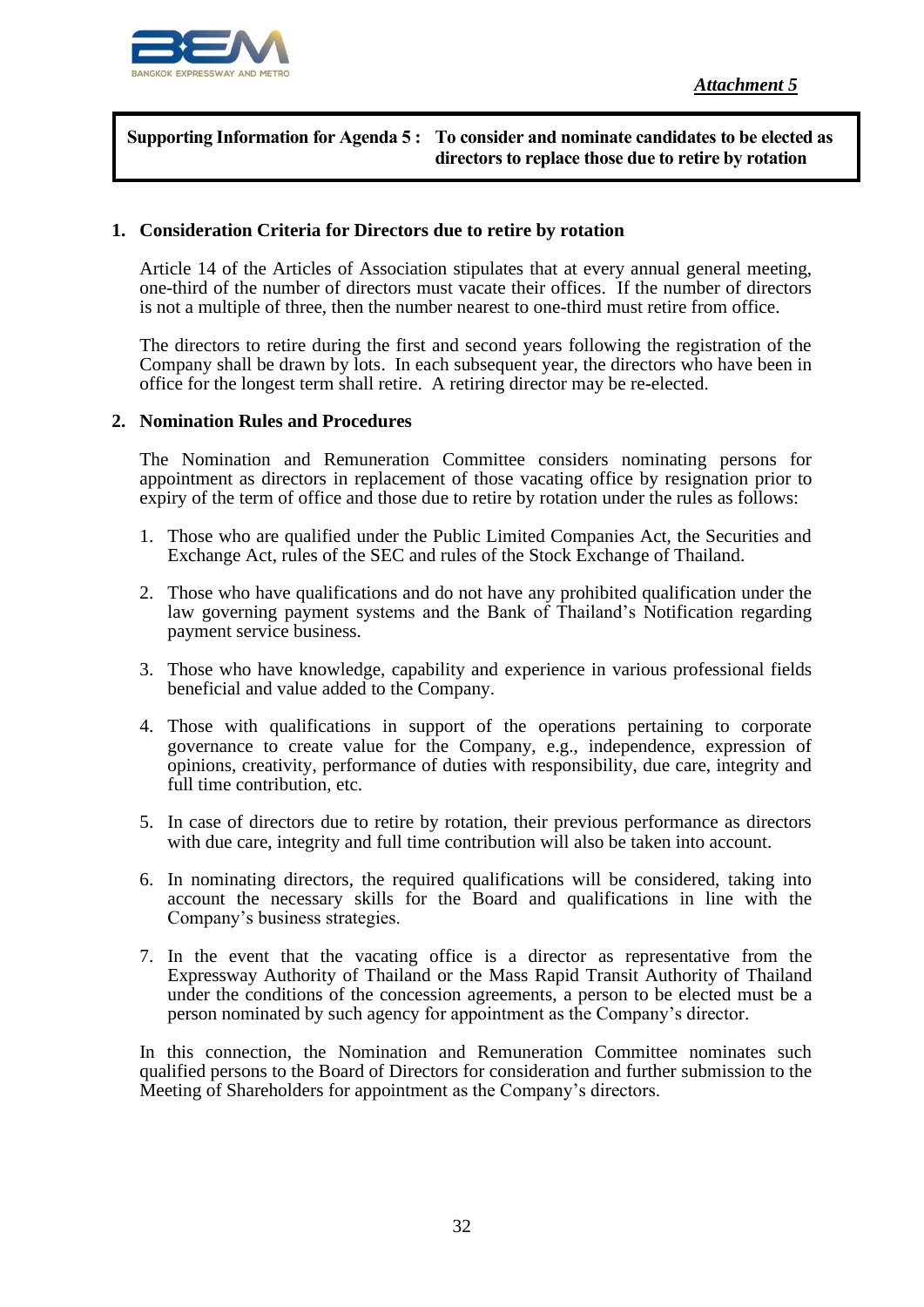

#### **3. Directors who are due to retire by rotation in the 2022 Annual Ordinary General Meeting of Shareholders**

In 2022, one-third of the directors who shall retire by rotation are six directors who have been in office for the longest term, as follows:

|    | 1. Miss Arisara Dharamadhaj       | (Non-Executive Director) |
|----|-----------------------------------|--------------------------|
|    | 2. Mr. Vithaya Punmongkol         | (Non-Executive Director) |
|    | 3. Mr. Plew Trivis vavet          | (Executive director)     |
| 4. | Mr. Supong Chayutsahakij          | (Executive director)     |
| 5. | Mr. Phongsarit Tantisuvanitch kul | (Executive director)     |
|    | 6. Dr. Sombat Kitjalaksana        | (Executive director)     |

#### **4. The shareholders are allowed to nominate persons for consideration and appointment as directors**

Given the fact that the Company has allowed the shareholders to exercise their rights to nominate qualified persons for consideration and appointment as directors in advance, as reported to the Stock Exchange of Thailand, and disclosed the criteria and conditions for exercise of such rights on the Company's website: www.bemplc.co.th, from October 1, 2021 to December 31, 2021, no shareholder has nominated any person for consideration and appointment as director.

#### **5. The Board's Opinion**

The Nomination and Remuneration Committee, excluding the directors due to retire by rotation, namely, Mr.Plew Trivisvavet, resolved to propose that the Board of Directors' Meeting consider proposing that the Meeting of Shareholders approve appointment of a total of six directors due to retire by rotation to resume their positions as directors for another term, as follows: 1. Miss Arisara Dharamadhaj, 2. Mr.Vithaya Punmongkol, 3. Mr.Plew Trivisvavet, 4. Mr.Supong Chayutsahakij, 5. Mr.Phongsarit Tantisuvanitchkul and 6. Dr.Sombat Kitjalaksana

The Board of Directors' Meeting No. 1/2022 on February 23, 2022 having considered the candidates, the Board of Directors, excluding such director candidates, was of the opinion that they have appropriate qualifications for the Company's business operations and performed duties as a director by providing useful suggestions to the business operations throughout the term of office, and the candidates for independent directors are capable of providing independent opinions and have fulfilled relevant criteria. The candidates on this occasion have gone through the careful, prudent scrutiny and consideration process, the Board of Directors has therefore resolved to approve as proposed by the Nomination and Remuneration Committee and to propose that the Meeting of Shareholders consider approving the re-appointment of the six retiring directors to resume their office as director for another term.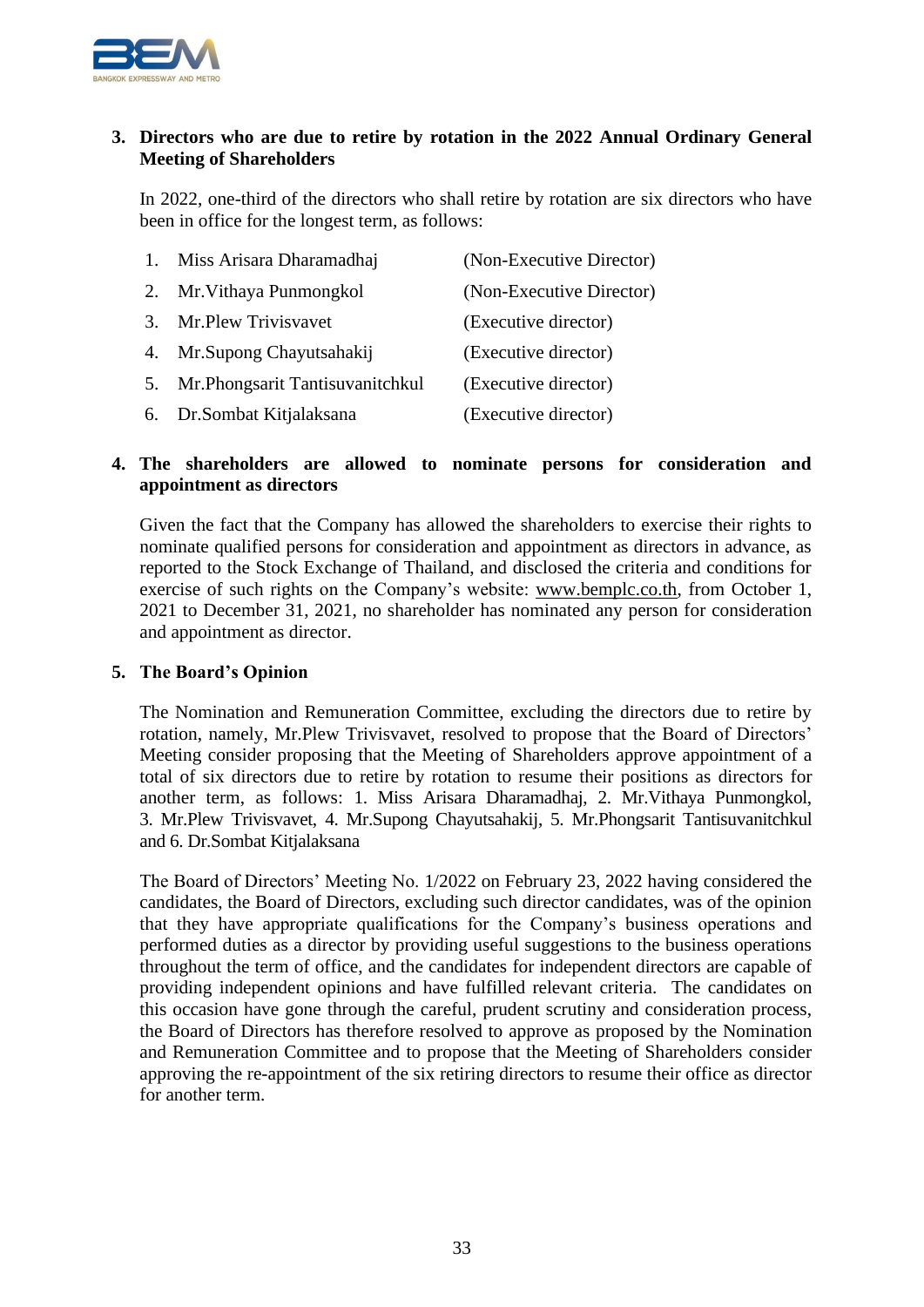

**r** 

## **Director Candidate**

٦

| Name:<br><b>Type of Directorship:</b><br>Age:<br><b>Nationality:</b> | Miss Arisara Dharamadhaj<br>Director<br>65 years<br>Thai                                                                                                                                                                                                                                 |                                                                                                                                                                      |
|----------------------------------------------------------------------|------------------------------------------------------------------------------------------------------------------------------------------------------------------------------------------------------------------------------------------------------------------------------------------|----------------------------------------------------------------------------------------------------------------------------------------------------------------------|
| The date was appointed as<br>Director:                               | April 26, 2019                                                                                                                                                                                                                                                                           |                                                                                                                                                                      |
| <b>Education:</b>                                                    | M.B.A., Roosevelt University, USA<br>$\overline{\phantom{a}}$<br>Bachelor of Economics Program (Second-Class Honors),<br>University of the Thai Chamber of Commerce                                                                                                                      |                                                                                                                                                                      |
| <b>Training Program:</b>                                             | Director Certification Program (DCP 75/2006)<br>$\overline{\phantom{a}}$<br>Thai Institute of Directors Association<br>National Defence Course for the Joint State Private Sector, Class 24,<br>$\overline{\phantom{a}}$<br>National Defence College, National Defence Studies Institute |                                                                                                                                                                      |
| <b>Present Positions:</b>                                            | April 26, 2019 - Present                                                                                                                                                                                                                                                                 | Director<br><b>Bangkok Expressway and Metro Public</b><br>Company Limited                                                                                            |
|                                                                      | 2021 - Present                                                                                                                                                                                                                                                                           | <b>Audit Committee Member</b><br>KTB General Services and Security Co., Ltd.                                                                                         |
|                                                                      | 2016 - Present                                                                                                                                                                                                                                                                           | Director<br>KTB General Services and Security Co., Ltd.                                                                                                              |
| <b>Experience:</b>                                                   | 2014 - Sep 2018                                                                                                                                                                                                                                                                          | Senior Executive Vice President -<br>Managing Director, Government and<br><b>State Enterprise Relations Group</b><br>Krung Thai Bank Public Company<br>Limited       |
|                                                                      | $2012 - 2014$                                                                                                                                                                                                                                                                            | <b>First Executive Vice President -</b><br>Managing Director, Government and<br><b>State Enterprise Relations Group</b><br>Krung Thai Bank Public Company<br>Limited |
|                                                                      | $2005 - 2012$                                                                                                                                                                                                                                                                            | <b>Executive Vice President - Director</b><br>Corporate Banking Group 2<br>Corporate Banking Group 1<br>Krung Thai Bank Public Company<br>Limited                    |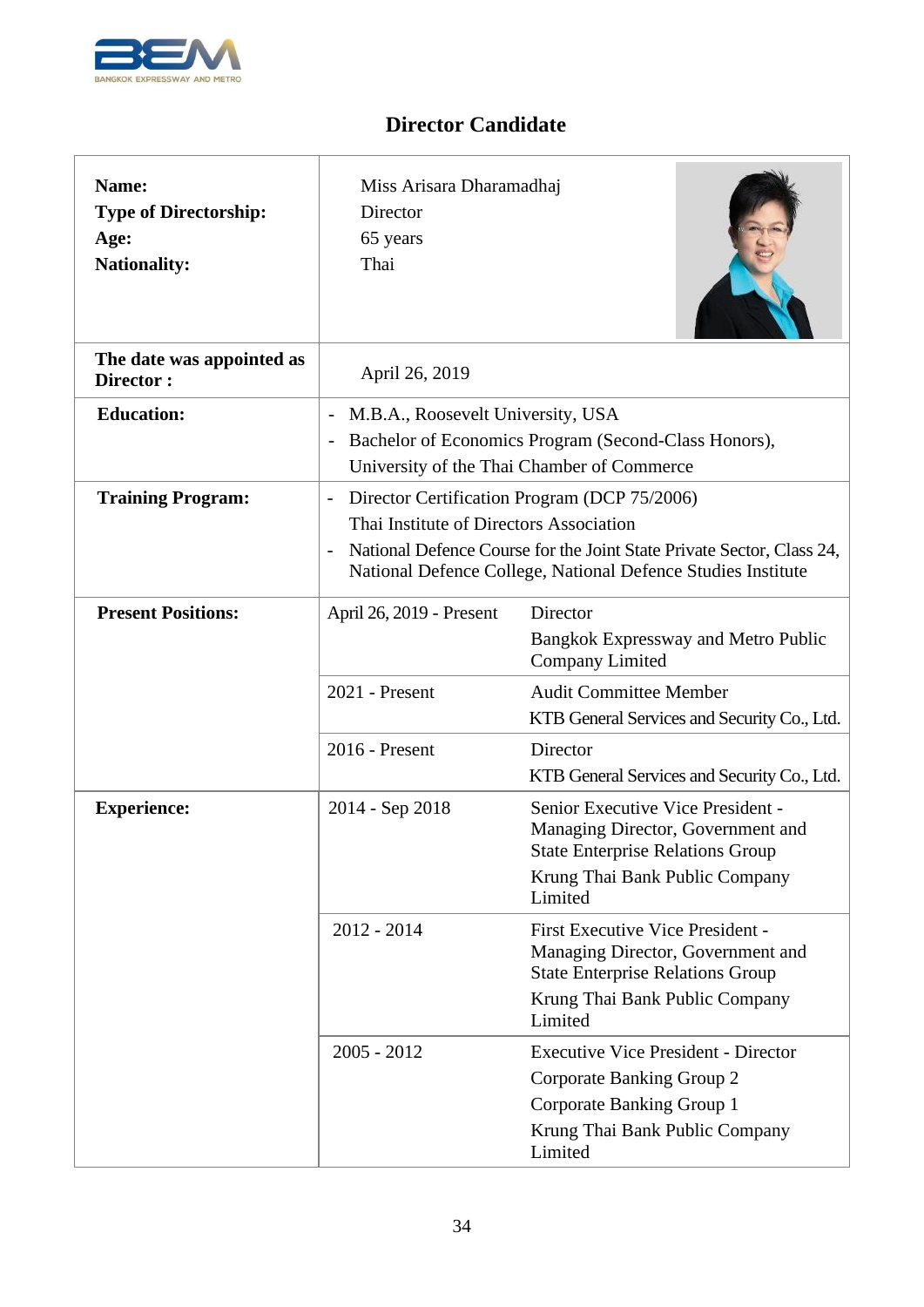

| <b>Number of Years of</b><br>Directorship:<br>(as at April 4, 2022)                                                                                             | 2 years and 11 months                                                                                                                                                                                                                                                                                                                     |                                                                                                                                   |
|-----------------------------------------------------------------------------------------------------------------------------------------------------------------|-------------------------------------------------------------------------------------------------------------------------------------------------------------------------------------------------------------------------------------------------------------------------------------------------------------------------------------------|-----------------------------------------------------------------------------------------------------------------------------------|
| <b>Nomination Rules and</b><br><b>Procedures:</b>                                                                                                               | Taking into account knowledge, capability and experience beneficial<br>to the business operations, as well as qualifications and having no<br>prohibited characteristics as stipulated in the law governing public<br>limited companies, through the process of screening and nomination<br>by the Nomination and Remuneration Committee. |                                                                                                                                   |
| Shareholding in the<br><b>Company:</b>                                                                                                                          | None                                                                                                                                                                                                                                                                                                                                      |                                                                                                                                   |
| (Present) Positions in<br><b>Other Listed Companies:</b>                                                                                                        | None                                                                                                                                                                                                                                                                                                                                      |                                                                                                                                   |
| (Present) Positions in<br><b>Other Non-Listed</b><br><b>Companies:</b>                                                                                          | 2021 - Present<br>2016 - Present                                                                                                                                                                                                                                                                                                          | Audit Committee Member,<br>KTB General Services and Security Co., Ltd.<br>Director<br>KTB General Services and Security Co., Ltd. |
| <b>Positions in any business</b><br>competing with the<br>Company's business /<br>any business having<br>substantial connection with<br>the Company's business: | None of directorship/management in any such business                                                                                                                                                                                                                                                                                      |                                                                                                                                   |
| <b>Meeting Attendance</b><br>Record in 2021:                                                                                                                    | - Board of Directors' Meetings<br>7/7<br>$(100$ percent)                                                                                                                                                                                                                                                                                  |                                                                                                                                   |
| <b>Performance during</b><br>Directorship:                                                                                                                      | 1. Providing useful advice and suggestions in the Board of Directors'<br>Meeting.<br>2. Providing useful opinions and suggestions in the Company's<br>financial management.                                                                                                                                                               |                                                                                                                                   |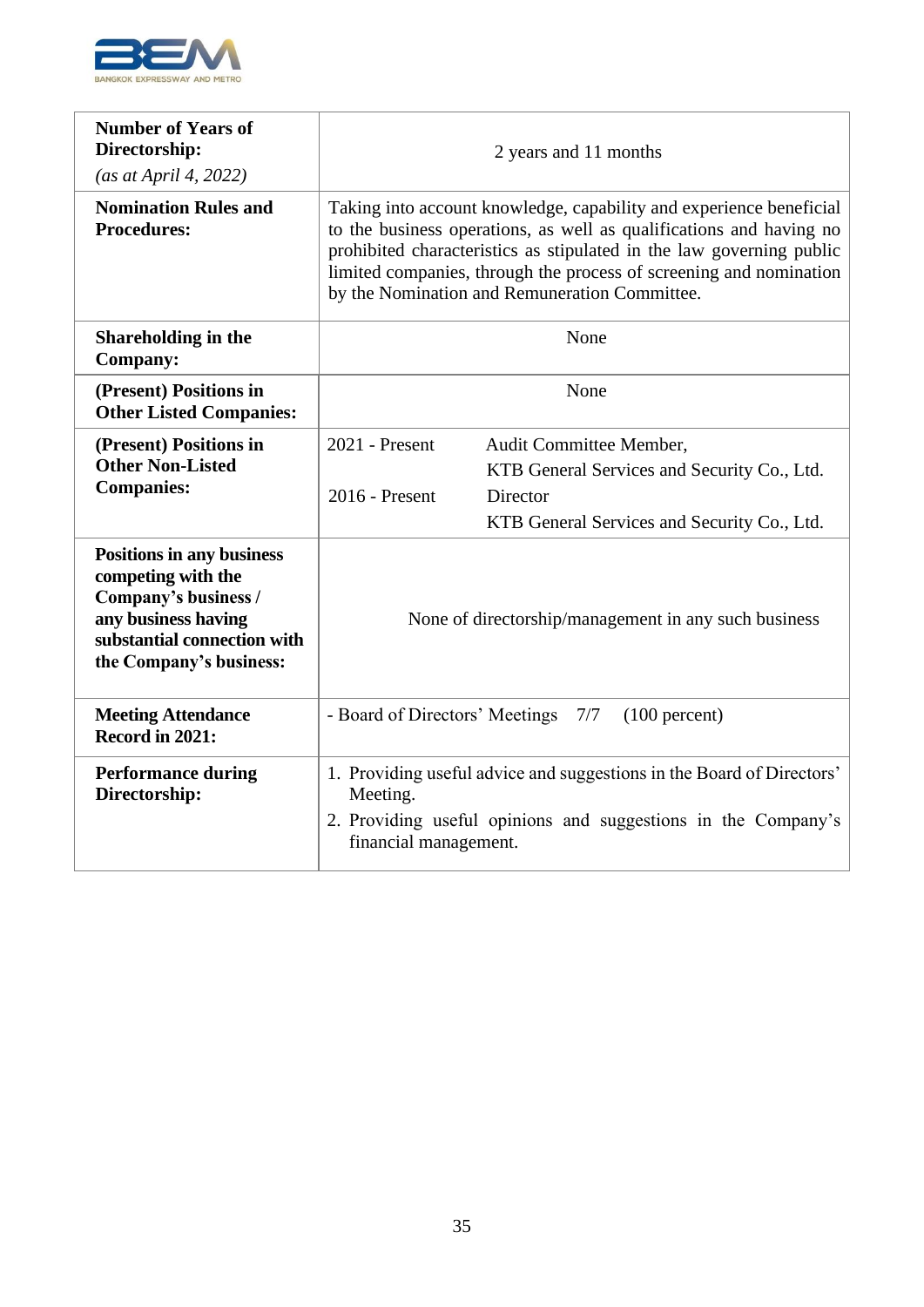

| Name:<br><b>Type of Directorship:</b><br>Age:<br><b>Nationality:</b> | Mr. Vithaya Punmongkol<br>Director<br>51 years<br>Thai                                                                                                                                                                                                                                                                                    |                                                                                                                                                              |
|----------------------------------------------------------------------|-------------------------------------------------------------------------------------------------------------------------------------------------------------------------------------------------------------------------------------------------------------------------------------------------------------------------------------------|--------------------------------------------------------------------------------------------------------------------------------------------------------------|
| The date was appointed as<br>Director:                               | April 9, 2020                                                                                                                                                                                                                                                                                                                             |                                                                                                                                                              |
| <b>Education:</b>                                                    | - Master of Science in Civil Engineering, New Jersey Institute of<br>Technology, USA<br>- Bachelor of Engineering (Civil Engineering),<br>Chulalongkorn University<br>- Advanced Certificate Course on Promotion of Peaceful Society,<br>Class 11, King Prajadhipok's Institute                                                           |                                                                                                                                                              |
| <b>Training Program:</b>                                             | Thai Institute of Directors Association                                                                                                                                                                                                                                                                                                   | - Director Accreditation Program (DAP) 175/2020                                                                                                              |
| <b>Present Positions:</b>                                            | April 9, 2020 - Present<br>2019 - Present                                                                                                                                                                                                                                                                                                 | Director<br><b>Bangkok Expressway and Metro Public</b><br><b>Company Limited</b><br>Deputy Governor (Operation),<br>Mass Rapid Transit Authority of Thailand |
| <b>Experience:</b>                                                   | $2015 - 2019$<br>2015                                                                                                                                                                                                                                                                                                                     | Assistant Governor,<br>Mass Rapid Transit Authority of Thailand<br>Director of Construction Management 1<br>Mass Rapid Transit Authority of Thailand         |
| <b>Number of Years of</b><br>Directorship:<br>(as at April 4, 2022)  | 1 years and 11 months                                                                                                                                                                                                                                                                                                                     |                                                                                                                                                              |
| <b>Nomination Rules and</b><br><b>Procedures:</b>                    | Taking into account knowledge, capability and experience beneficial<br>to the business operations, as well as qualifications and having no<br>prohibited characteristics as stipulated in the law governing public<br>limited companies, through the process of screening and nomination<br>by the Nomination and Remuneration Committee. |                                                                                                                                                              |
| <b>Shareholding in the Company:</b>                                  | None                                                                                                                                                                                                                                                                                                                                      |                                                                                                                                                              |
| (Present) Positions in Other<br><b>Listed Companies:</b>             |                                                                                                                                                                                                                                                                                                                                           | None                                                                                                                                                         |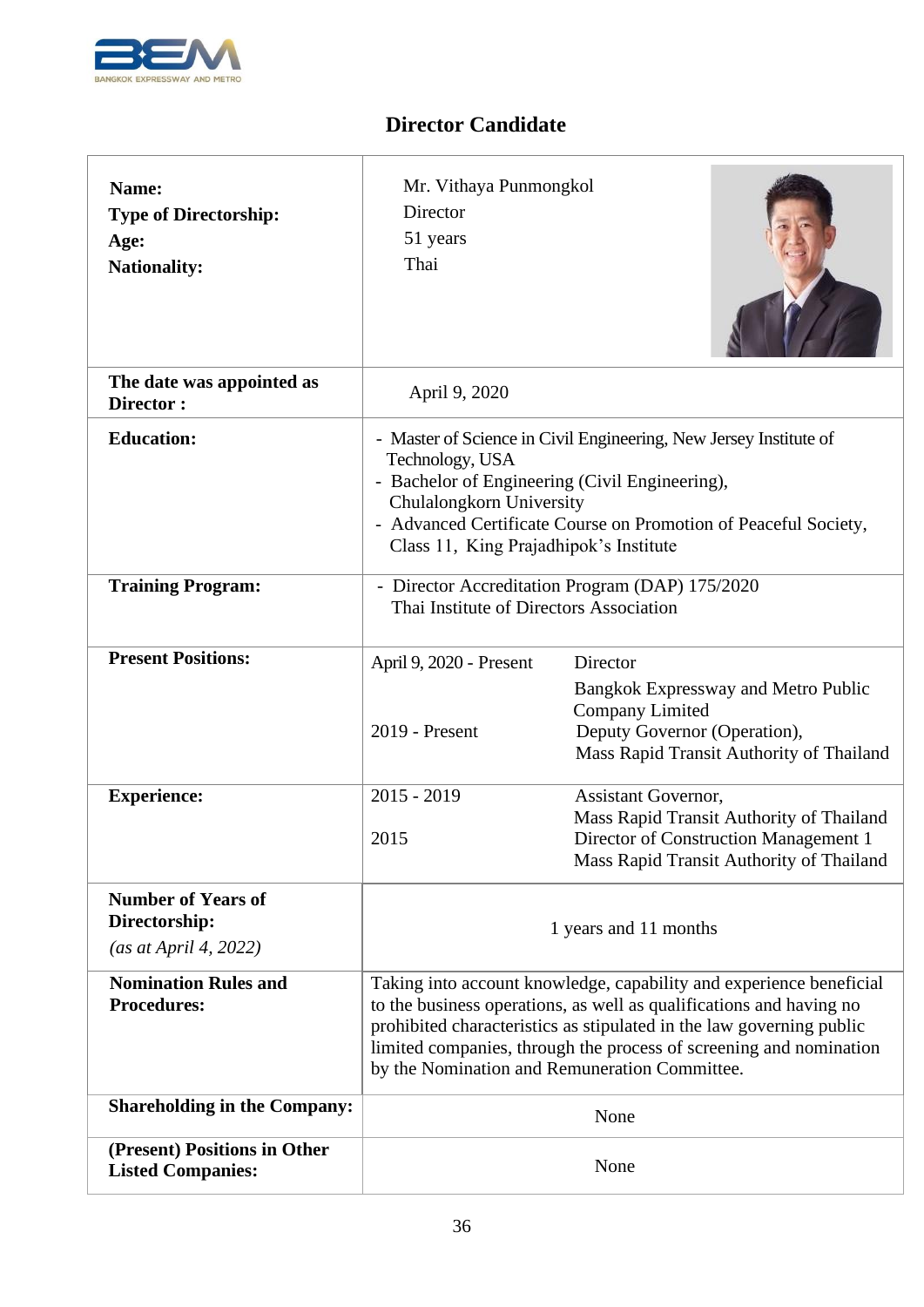

| (Present) Positions in Other<br><b>Non-Listed Companies:</b>                                                                                                    | $2019$ - Present                                                                                                                                                                                                                                                                                                       | Deputy Governor (Operation)<br>Mass Rapid Transit Authority of Thailand |
|-----------------------------------------------------------------------------------------------------------------------------------------------------------------|------------------------------------------------------------------------------------------------------------------------------------------------------------------------------------------------------------------------------------------------------------------------------------------------------------------------|-------------------------------------------------------------------------|
| <b>Positions in any business</b><br>competing with the Company's<br>business /<br>any business having substantial<br>connection with the Company's<br>business: | 2019 - Present                                                                                                                                                                                                                                                                                                         | Deputy Governor (Operation)<br>Mass Rapid Transit Authority of Thailand |
| <b>Meeting Attendance Record in</b><br>2021:                                                                                                                    | - Board of Directors' Meetings 7/7                                                                                                                                                                                                                                                                                     | $(100$ percent)                                                         |
| <b>Performance during</b><br>Directorship:                                                                                                                      | 1. Providing useful advice and suggestions in the Board of Directors'<br>Meeting.<br>2. Performing duties as a director who is representative from the<br>Mass Rapid Transit Authority of Thailand, having knowledge<br>and experience, providing suggestion beneficial to the<br>Company's Metro Business operations. |                                                                         |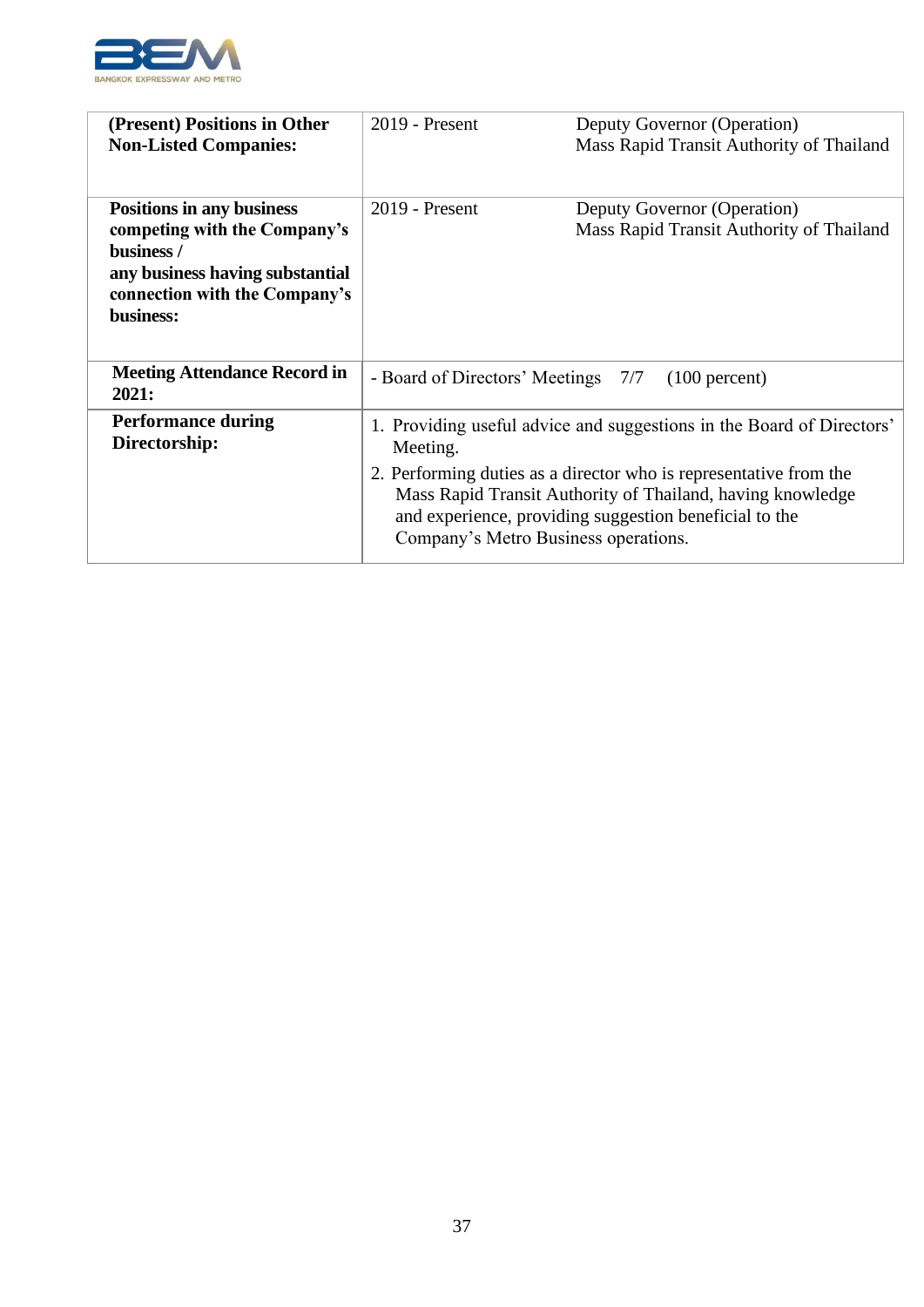

| Name:<br><b>Type of Directorship:</b><br>Age:<br><b>Nationality:</b> | Mr. Plew Trivisvavet<br>Director<br>77 years<br>Thai                                                                                                                                                                                                                                                                                                                                                                                                                                                                                                                                                                                                                                                    |                                                                                                                                                                                                                                                                                                   |
|----------------------------------------------------------------------|---------------------------------------------------------------------------------------------------------------------------------------------------------------------------------------------------------------------------------------------------------------------------------------------------------------------------------------------------------------------------------------------------------------------------------------------------------------------------------------------------------------------------------------------------------------------------------------------------------------------------------------------------------------------------------------------------------|---------------------------------------------------------------------------------------------------------------------------------------------------------------------------------------------------------------------------------------------------------------------------------------------------|
| The date was appointed as<br>Director:                               | December 30, 2015                                                                                                                                                                                                                                                                                                                                                                                                                                                                                                                                                                                                                                                                                       |                                                                                                                                                                                                                                                                                                   |
| <b>Education:</b>                                                    | Honorary Doctorate of Civil Engineering,<br><b>Kasetsart University</b><br>Honorary Doctorate of Civil Engineering<br><b>Nakhon Phanom University</b><br>Honorary Doctorate of Engineering of Civil Engineering,<br>$\overline{\phantom{a}}$<br>Rajamangala University of Technology Isan<br>Honorary Doctorate of Engineering,<br>Thai-Nichi Institute of Technology<br>M.Sc. (Electrical Engineering), Osaka University, Japan<br>B.Sc. (Electrical Engineering), Osaka University, Japan<br>National Defence Course for the Joint State Private Sector, Class 366<br><b>National Defence College</b><br>Capital Market Academy Leader Program (CMA Program),<br>Class 4/2007, Capital Market Academy |                                                                                                                                                                                                                                                                                                   |
| <b>Training Program:</b>                                             | Director Certification Program (DCP 50/2004),<br>$\overline{\phantom{m}}$<br>Thai Institute of Directors Association<br>Director Accreditation Program (DAP 18/2004),<br>$\overline{a}$<br>Thai Institute of Directors Association<br>Finance for Non-Finance Directors (FND 13/2004),<br>Thai Institute of Directors Association                                                                                                                                                                                                                                                                                                                                                                       |                                                                                                                                                                                                                                                                                                   |
| <b>Present Positions:</b>                                            | April 2, 2020 - Present<br>Dec 30, 2015 - Present<br>2011 - Present<br>2012 - Present                                                                                                                                                                                                                                                                                                                                                                                                                                                                                                                                                                                                                   | Acting Chairman of the Board of Directors<br>Vice Chairman of the Board of Directors<br>Chairman of the Executive Board<br>Nomination and Remuneration Committee<br>Member<br><b>Bangkok Expressway and Metro Public</b><br><b>Company Limited</b><br>Director<br>Chairman of the Executive Board |
|                                                                      | CK Power Public Company Limited                                                                                                                                                                                                                                                                                                                                                                                                                                                                                                                                                                                                                                                                         |                                                                                                                                                                                                                                                                                                   |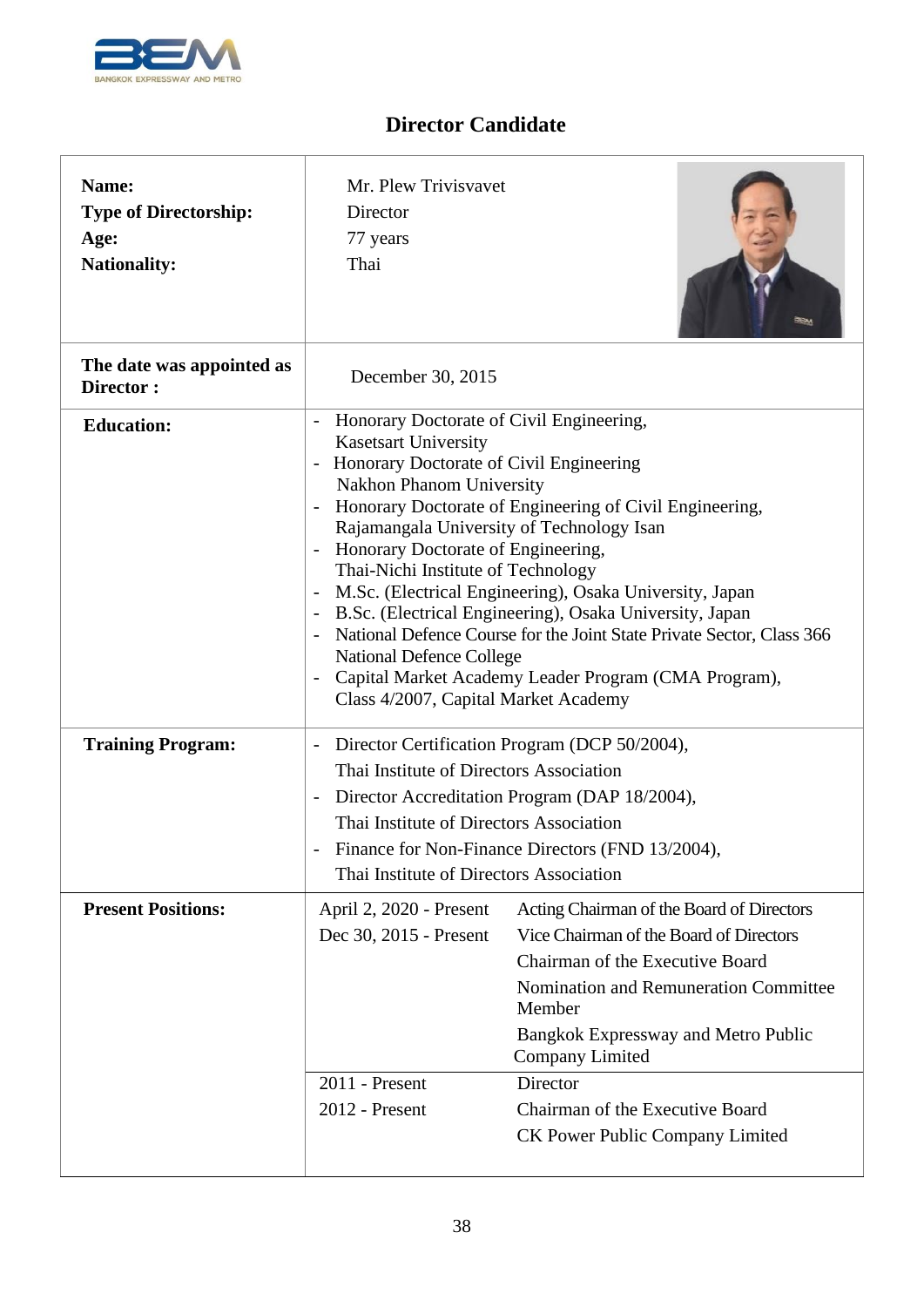

| <b>Present Positions:</b> | 2006 - Present | Directors                                                                                                                                                     |
|---------------------------|----------------|---------------------------------------------------------------------------------------------------------------------------------------------------------------|
|                           | 2008 - Present | Vice Chairman of the Board of Directors                                                                                                                       |
|                           |                | TTW Public Company Limited                                                                                                                                    |
|                           | 2007 - Present | Corporate Governance and Risk Management<br><b>Committee Member</b>                                                                                           |
|                           | 2003 - Present | Nomination and Remuneration Committee Member                                                                                                                  |
|                           | 1994 - Present | Chairman of the Executive Board                                                                                                                               |
|                           |                | CH. Karnchang Public Company Limited                                                                                                                          |
|                           | 2010 - Present | Director and Chairman of the Executive Board<br>Xayaburi Power Co., Ltd.                                                                                      |
|                           |                |                                                                                                                                                               |
|                           | 2006 - Present | Director and Chairman of the Executive Board<br>Nam Ngum 2 Power Company Limited                                                                              |
|                           | 2004 - Present | Director and Chairman of the Executive Board<br>SouthEast Asia Energy Limited                                                                                 |
|                           | 1996 - Present | Chairman of the Board of Directors and Chairman<br>of the Executive Board                                                                                     |
|                           |                | Northern Bangkok Expressway Co., Ltd.                                                                                                                         |
|                           | 1994 - Present | Director of CH. Karnchang Holding Co., Ltd.                                                                                                                   |
|                           | 1992 - Present | Director CK. Office Tower Co., Ltd.                                                                                                                           |
|                           | 1991 - Present | Director and Chairman of the Board of Directors<br>CH. Karnchang Real Estate Co., Ltd.                                                                        |
|                           | 1990 - Present | Director of Expert Transport Co., Ltd.                                                                                                                        |
|                           | 1988 - Present | Director of Bangpa-in Land Development Co., Ltd.                                                                                                              |
|                           | 1983 - Present | Director of Mahasiri Siam Co., Ltd.                                                                                                                           |
|                           | 1981 - Present | Director and Chairman of the Executive Board<br>CH. Karnchang-Tokyu Construction Co., Ltd.                                                                    |
| <b>Experience:</b>        | 1994 - 2015    | <b>Chief Executive Officer</b><br>CH. Karnchang Public Company Limited                                                                                        |
|                           | 1994 - 2015    | Director, Chairman of the Executive Board<br>Nomination and Remuneration Committee Member<br>Bangkok Expressway Public Company Limited                        |
|                           | $1998 - 2015$  | Chairman of the Board of Directors<br>Chairman of the Executive Board<br>Nomination and Remuneration Committee Member<br>Bangkok Metro Public Company Limited |
|                           | $2006 - 2008$  | Chairman of the Board of Directors<br>Thai Tap Water Supply Co., Ltd.                                                                                         |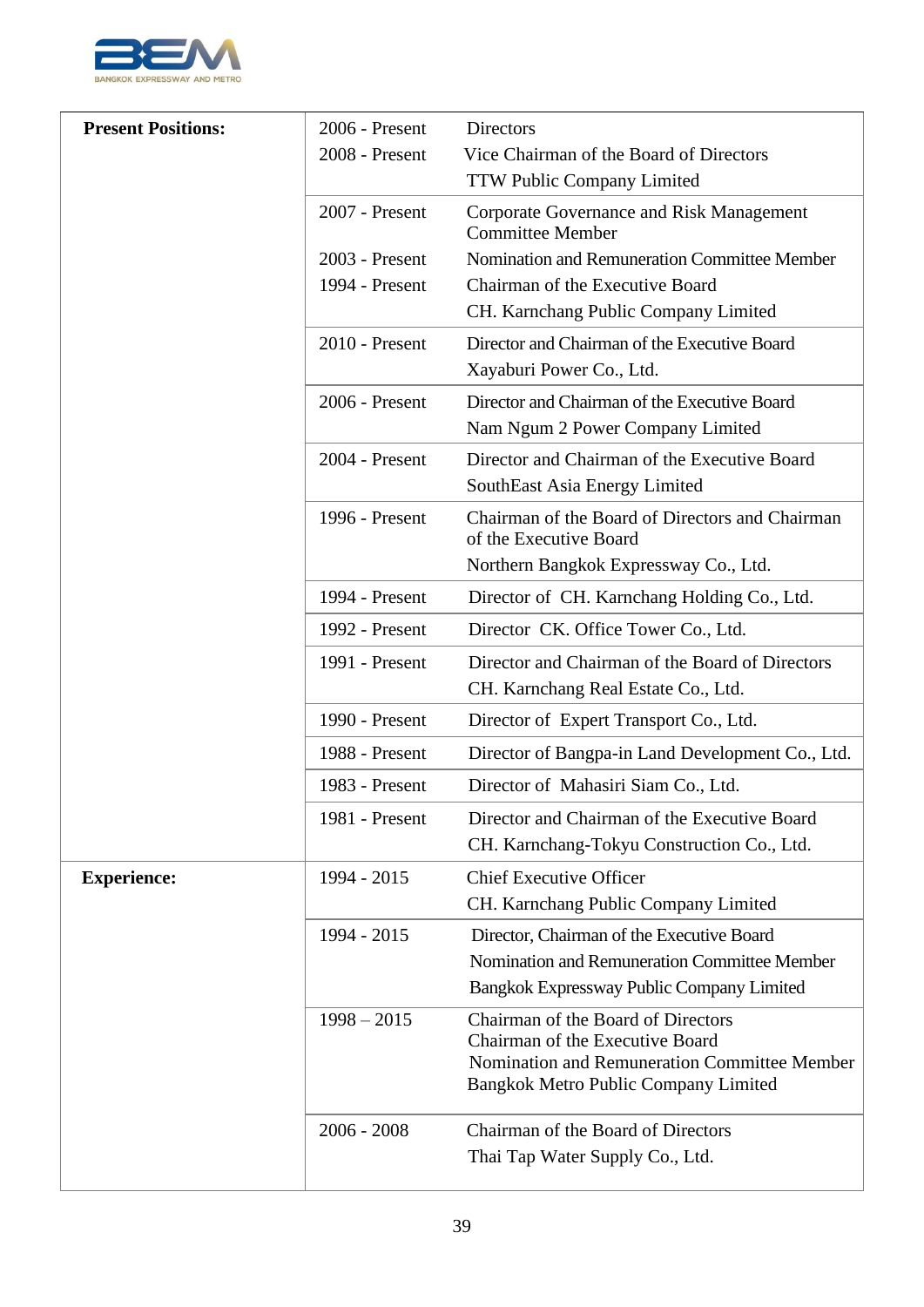

| <b>Number of Years of</b><br>Directorship:                                                                                                               | 6 years and 3 months                                                                                                                                                                                                                                                                                                                                                                                                                                                                                                                                                                                                                                                                                                                                                                                                                                                                         |  |  |
|----------------------------------------------------------------------------------------------------------------------------------------------------------|----------------------------------------------------------------------------------------------------------------------------------------------------------------------------------------------------------------------------------------------------------------------------------------------------------------------------------------------------------------------------------------------------------------------------------------------------------------------------------------------------------------------------------------------------------------------------------------------------------------------------------------------------------------------------------------------------------------------------------------------------------------------------------------------------------------------------------------------------------------------------------------------|--|--|
| (as at April 4, 2022)                                                                                                                                    |                                                                                                                                                                                                                                                                                                                                                                                                                                                                                                                                                                                                                                                                                                                                                                                                                                                                                              |  |  |
| <b>Nomination Rules and</b><br><b>Procedures:</b>                                                                                                        | Taking into account knowledge, capability and experience beneficial to<br>the business operations, as well as qualifications and having no prohibited<br>characteristics as stipulated in the law governing public limited<br>companies, through the process of screening and nomination by the<br>Nomination and Remuneration Committee.                                                                                                                                                                                                                                                                                                                                                                                                                                                                                                                                                    |  |  |
| <b>Shareholding in the</b><br><b>Company:</b>                                                                                                            | 23,497,472 shares (0.1537 %: 0.1380 % held by himself and 0.0157 %<br>held by his spouse)                                                                                                                                                                                                                                                                                                                                                                                                                                                                                                                                                                                                                                                                                                                                                                                                    |  |  |
| (Present) Positions in<br><b>Other Listed Companies:</b>                                                                                                 | 3 companies                                                                                                                                                                                                                                                                                                                                                                                                                                                                                                                                                                                                                                                                                                                                                                                                                                                                                  |  |  |
| (Present) Positions in<br><b>Other Non-Listed</b><br><b>Companies:</b>                                                                                   | 11 companies                                                                                                                                                                                                                                                                                                                                                                                                                                                                                                                                                                                                                                                                                                                                                                                                                                                                                 |  |  |
| Positions in any business<br>competing with the<br>Company's business /<br>any business having<br>substantial connection with<br>the Company's business: | None of directorship/management in any such business                                                                                                                                                                                                                                                                                                                                                                                                                                                                                                                                                                                                                                                                                                                                                                                                                                         |  |  |
| <b>Meeting Attendance</b><br>Record in 2021:                                                                                                             | Board of Directors' Meetings<br>$7/7$ (100 percent)<br>$\overline{\phantom{0}}$<br><b>Executive Board's Meetings</b><br>$11/11$ (100 percent)<br>$\overline{\phantom{a}}$<br>Nomination and Remuneration Committee's Meetings<br>$\overline{\phantom{0}}$<br>$4/4$ (100 percent)                                                                                                                                                                                                                                                                                                                                                                                                                                                                                                                                                                                                             |  |  |
| <b>Performance during</b><br>Directorship:                                                                                                               | 1. Performing the duties as the Acting Chairman of the Board of Directors<br>by encouraging the Company's directors to discuss and exchange<br>opinions independently in the meeting.<br>2. Performing the duties as the Chairman of the Executive Board which<br>plays the key role in supervising performance of the management to<br>ensure compliance with the policies of the Board of Directors.<br>3. Performing the duties as the Nomination and Remuneration<br>Committee Member in considering the nomination rules and<br>procedures for appointment of persons who are qualified to hold the<br>office as directors as well as determining criteria for consideration of<br>remuneration for directors and Managing Directors.<br>4. Providing the greatly useful and important advice and suggestions and<br>considering scrutinizing works proposed to the Board of Directors. |  |  |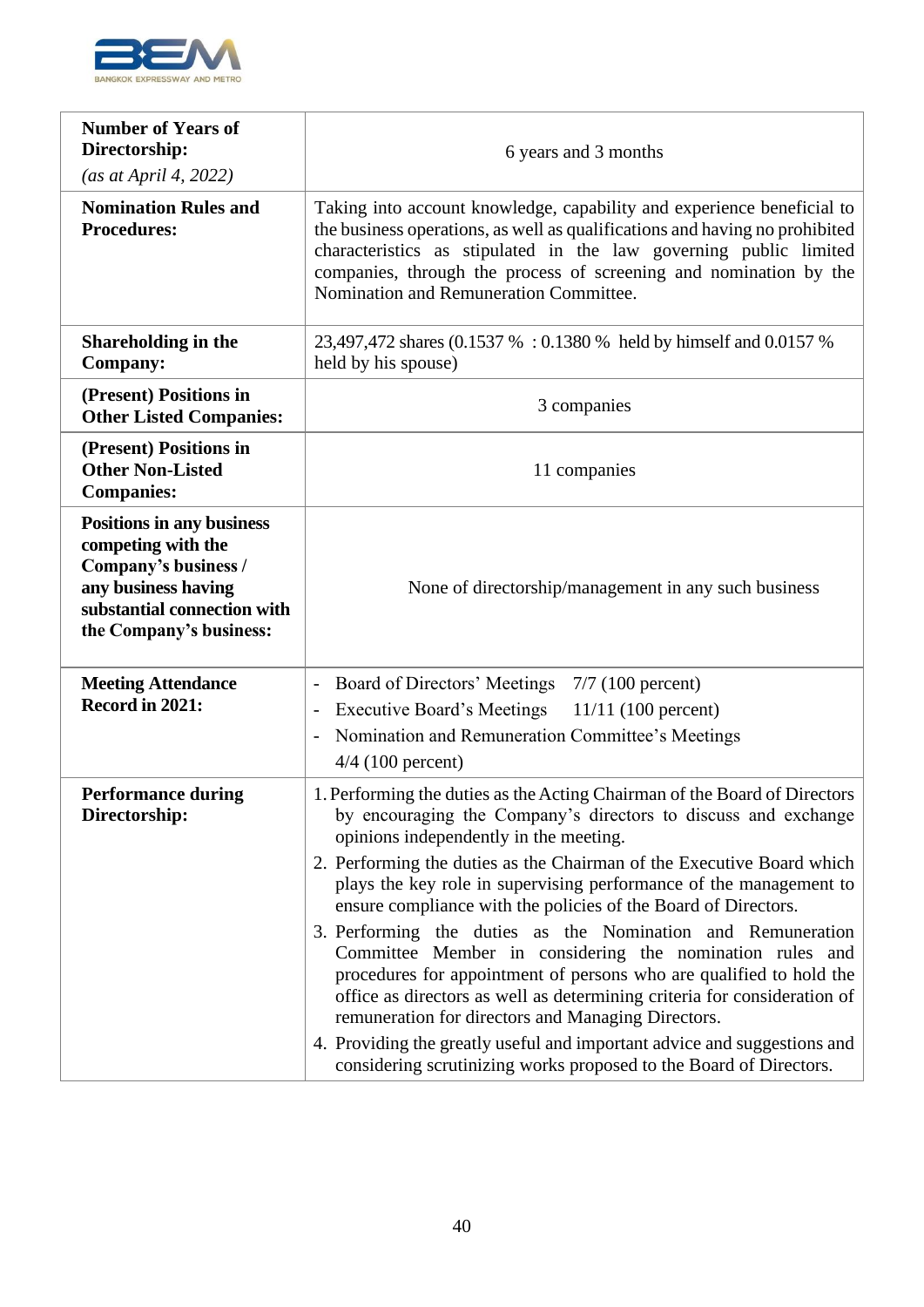

| Name:<br><b>Type of Directorship:</b><br>Age:<br><b>Nationality:</b> | Mr. Supong Chayutsahakij<br>Director<br>81 years<br>Thai                                                                                                                                                                                                                                                                                                                                                                                                                                                          |                                                                                                                                                                                   |
|----------------------------------------------------------------------|-------------------------------------------------------------------------------------------------------------------------------------------------------------------------------------------------------------------------------------------------------------------------------------------------------------------------------------------------------------------------------------------------------------------------------------------------------------------------------------------------------------------|-----------------------------------------------------------------------------------------------------------------------------------------------------------------------------------|
| The date was appointed as<br>Director:                               | December 30, 2015                                                                                                                                                                                                                                                                                                                                                                                                                                                                                                 |                                                                                                                                                                                   |
| <b>Education:</b>                                                    | Honorary Ph.D. (Management Science),<br>$\overline{\phantom{a}}$<br>Phranakhon Rajabhat University<br>Master of Political Science (Politics and Government),<br>$\overline{\phantom{a}}$<br>Sukhothai Thammathirat Open University<br>Executive Master of Business Administration, Sasin Graduate<br>Institute of Business Administration of Chulalongkorn University<br>Master of Engineering (Electrical),<br>University of Tokyo, Japan<br>Bachelor of Engineering (Electrical),<br>University of Tokyo, Japan |                                                                                                                                                                                   |
| <b>Training Program:</b>                                             | Director Certification Program (DCP 8/2001),<br>$\overline{\phantom{a}}$<br>Thai Institute of Directors Association<br>Audit Committee Program (ACP 17/2007),<br>$\overline{\phantom{a}}$<br>Thai Institute of Directors Association                                                                                                                                                                                                                                                                              |                                                                                                                                                                                   |
| <b>Present Positions:</b>                                            | Dec 30, 2015 - Present<br>2006 - Present                                                                                                                                                                                                                                                                                                                                                                                                                                                                          | Director<br><b>Executive Director</b><br>Bangkok Expressway and Metro Public<br>Company Limited<br>Director and Audit Committee Member<br>Siam Steel International Public Company |
|                                                                      | 2008 - Present                                                                                                                                                                                                                                                                                                                                                                                                                                                                                                    | Limited<br>Director<br>SouthEast Asia Energy Limited                                                                                                                              |
|                                                                      | 2008 - Present                                                                                                                                                                                                                                                                                                                                                                                                                                                                                                    | Director<br>Nam Ngum 2 Power Company Limited                                                                                                                                      |
|                                                                      | 2006 - Present                                                                                                                                                                                                                                                                                                                                                                                                                                                                                                    | Chairman of the Institute,<br>Thai-Nichi Institute of Technology                                                                                                                  |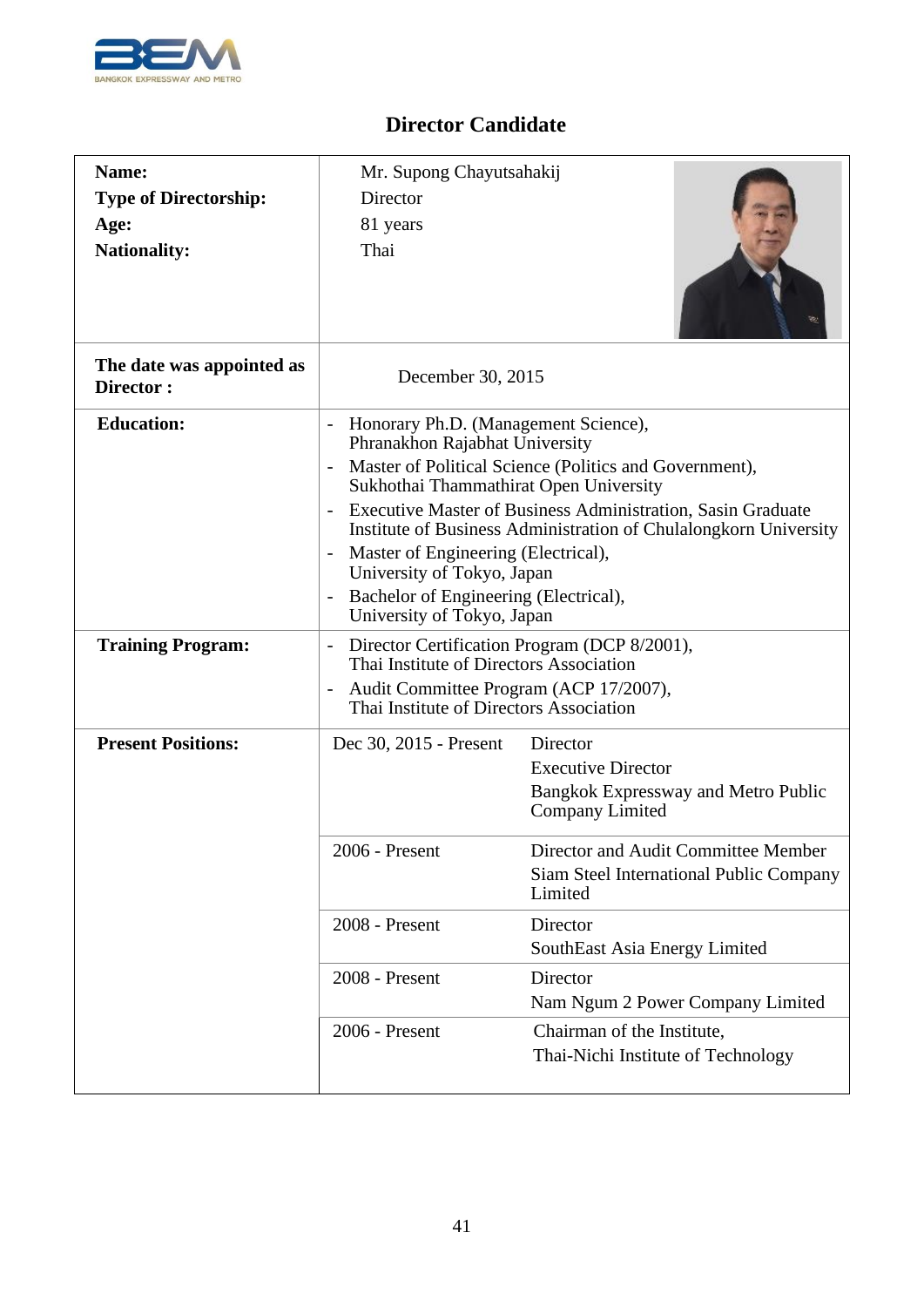

| <b>Experience:</b>        | 2015 - Dec 14, 2021 | Nomination and Remuneration<br>Committee Member,                     |
|---------------------------|---------------------|----------------------------------------------------------------------|
|                           |                     | <b>Bangkok Expressway and Metro</b><br><b>Public Company Limited</b> |
|                           | 1996 - Jun 22, 2021 | Director and Executive Director                                      |
|                           |                     | Northern Bangkok Expressway<br><b>Company Limited</b>                |
|                           | 2014 - Feb 29, 2020 | Director                                                             |
|                           |                     | Xayaburi Power Co., Ltd.                                             |
|                           | $2013 - 2016$       | Director                                                             |
|                           |                     | <b>CK Power Public Company Limited</b>                               |
|                           | 1994 - 2015         | Director                                                             |
|                           |                     | Bangkok Expressway Public Company<br>Limited                         |
|                           | 1994 - 2003         | <b>Managing Director</b>                                             |
|                           |                     | <b>Bangkok Expressway Public Company</b><br>Limited                  |
|                           | $2007 - 2015$       | Nomination and Remuneration<br><b>Committee Member</b>               |
|                           |                     | Corporate Governance and Risk<br><b>Management Committee Member</b>  |
|                           |                     | <b>Bangkok Expressway Public Company</b><br>Limited                  |
|                           | $2009 - 2015$       | Vice Chairman of the Board of Directors                              |
|                           |                     | Bangkok Metro Public Company Limited                                 |
|                           | $2002 - 2015$       | Director and Executive Director                                      |
|                           |                     | Bangkok Metro Public Company Limited                                 |
|                           | 2009 - 2017         | Chairman of the Board of Directors,                                  |
|                           |                     | <b>Bangkok Metro Networks Limited</b>                                |
|                           | $2011 - 2013$       | Director                                                             |
|                           |                     | <b>CK Power Public Company Limited</b>                               |
|                           | 1994 - 2003         | <b>Managing Director</b>                                             |
|                           |                     | <b>Bangkok Expressway Public Company</b><br>Limited                  |
| <b>Number of Years of</b> |                     |                                                                      |
| Directorship:             |                     | 6 years and 3 months                                                 |
| (as at April 4, 2022)     |                     |                                                                      |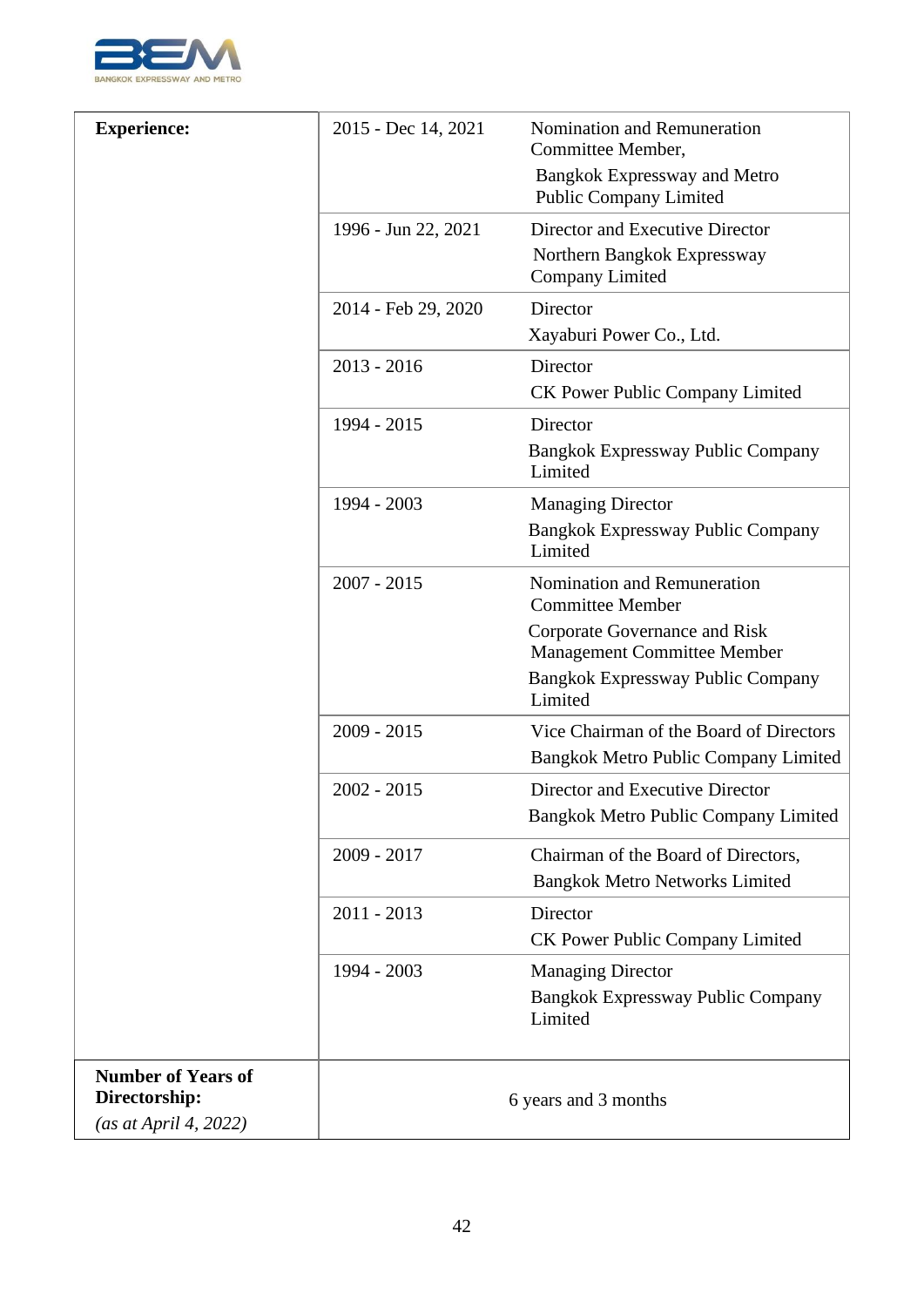

| <b>Nomination Rules and</b><br><b>Procedures:</b>                                                                                                               | Consideration takes into account knowledge, capability and<br>experience beneficial to the business operations, as well as<br>possessing qualifications and having no prohibited characteristics as<br>stipulated in the law on public limited companies, through the<br>screening and nomination method by the Nomination and<br><b>Remuneration Committee.</b>                                                                                                          |                                                                                                      |  |
|-----------------------------------------------------------------------------------------------------------------------------------------------------------------|---------------------------------------------------------------------------------------------------------------------------------------------------------------------------------------------------------------------------------------------------------------------------------------------------------------------------------------------------------------------------------------------------------------------------------------------------------------------------|------------------------------------------------------------------------------------------------------|--|
| Shareholding in the<br><b>Company:</b>                                                                                                                          |                                                                                                                                                                                                                                                                                                                                                                                                                                                                           | None                                                                                                 |  |
| (Present) Positions in<br><b>Other Listed Company:</b>                                                                                                          | 2006 - Present                                                                                                                                                                                                                                                                                                                                                                                                                                                            | Director and Audit Committee Member<br>Siam Steel International Public Company<br>Limited            |  |
| (Present) Positions in<br><b>Other Non-Listed</b><br><b>Companies:</b>                                                                                          | 2008 - Present<br>Director<br>SouthEast Asia Energy Limited<br>2008 - Present<br>Director                                                                                                                                                                                                                                                                                                                                                                                 |                                                                                                      |  |
|                                                                                                                                                                 | 2006 - Present                                                                                                                                                                                                                                                                                                                                                                                                                                                            | Nam Ngum 2 Power Company Limited<br>Chairman of the Institute,<br>Thai-Nichi Institute of Technology |  |
| <b>Positions in any business</b><br>competing with the<br>Company's business /<br>any business having<br>substantial connection with<br>the Company's business: | None of directorship/management in any such business                                                                                                                                                                                                                                                                                                                                                                                                                      |                                                                                                      |  |
| <b>Meeting Attendance</b><br>Record in 2021:                                                                                                                    | Board of Directors' Meetings 7/7 (100 percent)<br>$\overline{\phantom{0}}$<br>Executive Board's Meetings 11/11 (100 percent)<br>$\overline{a}$<br>Nomination and Remuneration Committee's Meetings 4/4<br>$(100$ percent)                                                                                                                                                                                                                                                 |                                                                                                      |  |
| <b>Performance during</b><br>Directorship:                                                                                                                      | 1. Providing useful suggestions and advice to management and<br>considering scrutinizing works proposed to the Board of Directors.<br>2. Performing duties as the Nomination and Remuneration<br>Committee Member in considering the nomination rules and<br>procedures for appointment of persons who are qualified to hold<br>the office as directors as well as determining criteria for<br>consideration of remuneration for directors and the Managing<br>Directors. |                                                                                                      |  |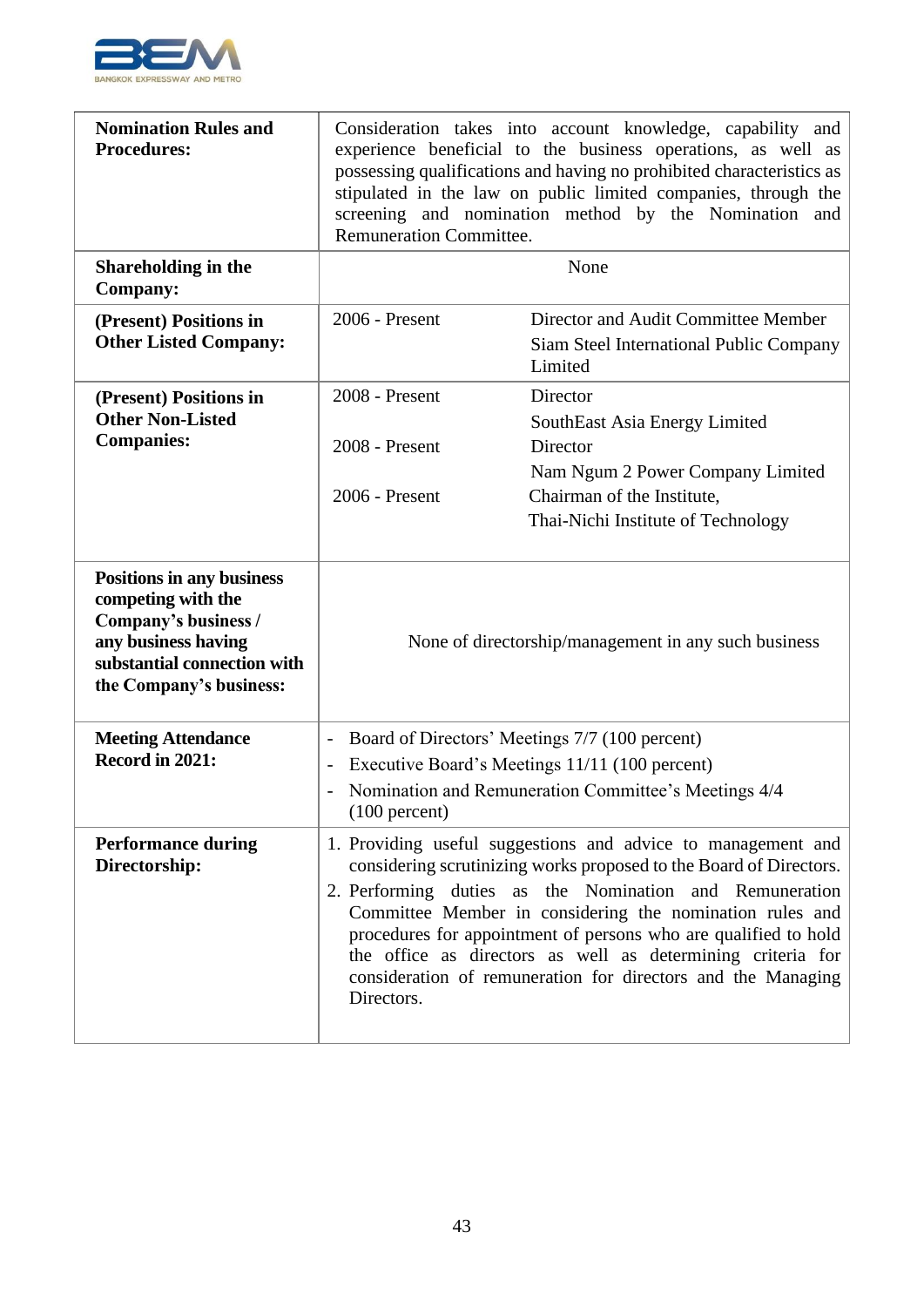

| Name:<br><b>Type of Directorship:</b><br>Age:<br><b>Nationality:</b> | Director<br>50 years<br>Thai                                                                                                                                                                                                                                                  | Mr. Phongsarit Tantisuvanitchkul                                                                                                                             |
|----------------------------------------------------------------------|-------------------------------------------------------------------------------------------------------------------------------------------------------------------------------------------------------------------------------------------------------------------------------|--------------------------------------------------------------------------------------------------------------------------------------------------------------|
| The date was appointed as<br>Director:                               | December 30, 2015                                                                                                                                                                                                                                                             |                                                                                                                                                              |
| <b>Education:</b>                                                    | <b>Kasetsart University</b>                                                                                                                                                                                                                                                   | Master of Engineering Science (Construction and Management),<br>University of Michigan - Ann Arbor, USA<br>Bachelor of Engineering (Mechanical Engineering), |
| <b>Training Program:</b>                                             | Director Certification Program (DCP 155/2012),<br>$\overline{\phantom{a}}$<br>Thai Institute of Directors Association<br>Finance for Non-Finance Directors (FND 35/2007),<br>Thai Institute of Directors Association<br>Understanding the Fundamental of Financial Statements |                                                                                                                                                              |
| <b>Present Positions:</b>                                            | (UFS 9/2007), Thai Institute of Directors Association<br>December 30, 2015 - Present<br>Director<br>Corporate Governance and Risk<br><b>Management Committee Member</b><br><b>Executive Director</b><br><b>Bangkok Expressway and Metro</b><br><b>Public Company Limited</b>  |                                                                                                                                                              |
|                                                                      | 2016 - Present                                                                                                                                                                                                                                                                | Director and Chairman of the Executive Committee<br><b>TTW Public Company Limited</b>                                                                        |
|                                                                      | Oct 2020 - Present                                                                                                                                                                                                                                                            | Director<br>CH. Karnchang Public Company Limited                                                                                                             |
|                                                                      | 2016 - Present                                                                                                                                                                                                                                                                | Senior Executive Vice President: Operation Group<br>CH. Karnchang Public Company Limited                                                                     |
|                                                                      | 2020 - Present                                                                                                                                                                                                                                                                | Chairman of the Board of Directors<br>Pathum Thani Water Company Limited                                                                                     |
|                                                                      | $2016$ – Present                                                                                                                                                                                                                                                              | Director and Executive Director<br>Northern Bangkok Expressway Company Limited                                                                               |
|                                                                      | 2019 - Present                                                                                                                                                                                                                                                                | Director Asia Era One Company Limited                                                                                                                        |
|                                                                      | Oct 2017 - Present                                                                                                                                                                                                                                                            | Chairman of the Board of Directors<br><b>Bangkok Metro Networks Limited</b>                                                                                  |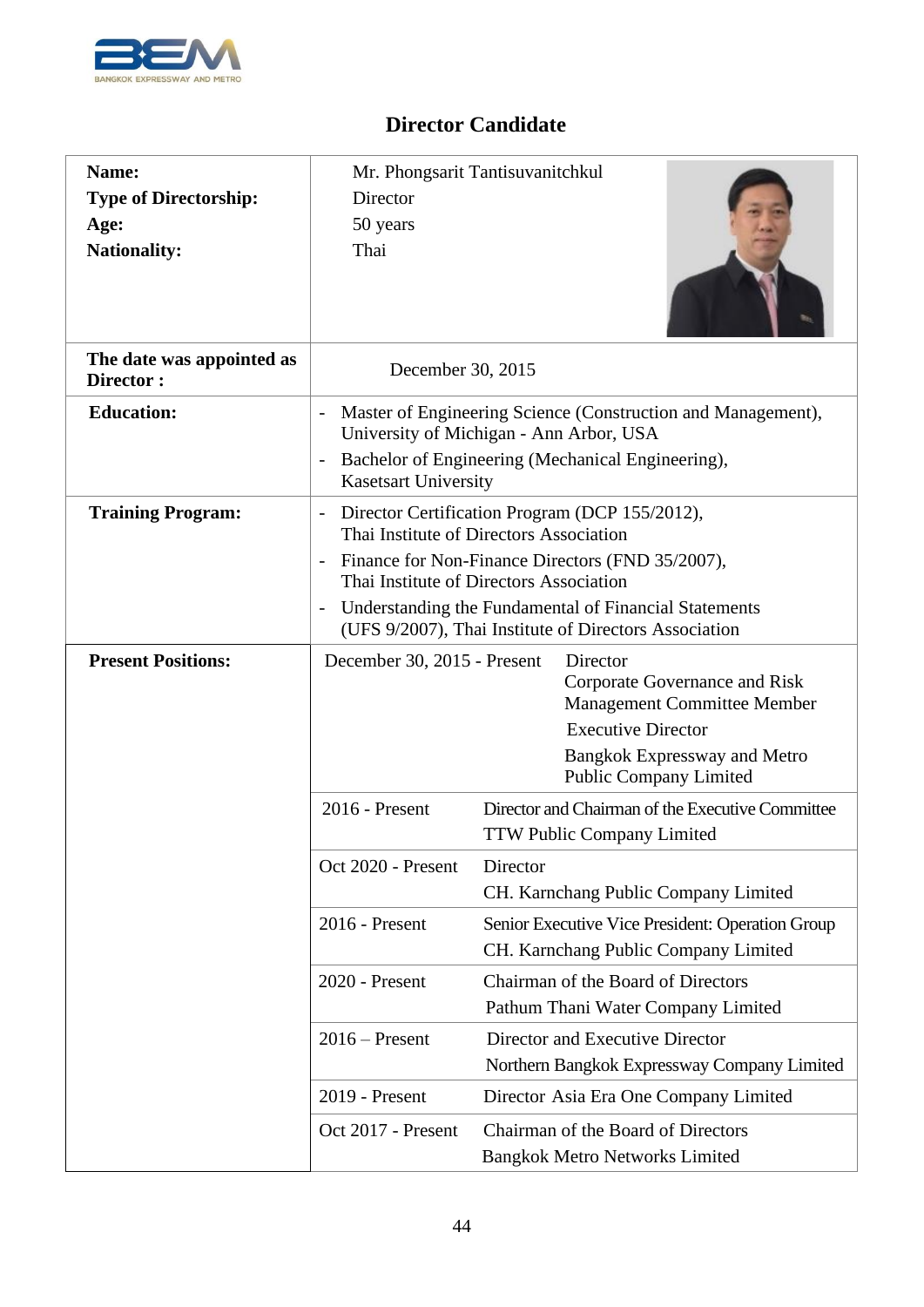

| <b>Experience:</b>                                                  | $2011 - 2015$                                                                                                                                                                                                                                                                                                                                          | <b>Executive Vice President: Business</b><br>Development,                   |
|---------------------------------------------------------------------|--------------------------------------------------------------------------------------------------------------------------------------------------------------------------------------------------------------------------------------------------------------------------------------------------------------------------------------------------------|-----------------------------------------------------------------------------|
|                                                                     |                                                                                                                                                                                                                                                                                                                                                        | CH. Karnchang Public Company Limited                                        |
|                                                                     | $2014 - 2015$                                                                                                                                                                                                                                                                                                                                          | Director and Executive Director,                                            |
|                                                                     |                                                                                                                                                                                                                                                                                                                                                        | Bangkok Metro Public Company Limited                                        |
|                                                                     | 2009 - Oct 2017                                                                                                                                                                                                                                                                                                                                        | Director                                                                    |
|                                                                     |                                                                                                                                                                                                                                                                                                                                                        | <b>Bangkok Metro Networks Limited</b>                                       |
|                                                                     | $2012 - 2015$                                                                                                                                                                                                                                                                                                                                          | Director                                                                    |
|                                                                     |                                                                                                                                                                                                                                                                                                                                                        | Transit Expert Co., Ltd.                                                    |
| <b>Number of Years of</b><br>Directorship:<br>(as at April 4, 2022) |                                                                                                                                                                                                                                                                                                                                                        | 6 years and 3 months                                                        |
| <b>Nomination Rules and</b><br><b>Procedures:</b>                   | Consideration takes into account knowledge, capability and experience<br>beneficial to the business operations, as well as possessing<br>qualifications and having no prohibited characteristics as stipulated in<br>the law on public limited companies, through the screening and<br>nomination method by the Nomination and Remuneration Committee. |                                                                             |
| Shareholding in the<br><b>Company:</b>                              | 2,500,000 shares (0.0163 %)                                                                                                                                                                                                                                                                                                                            |                                                                             |
| (Present) Positions in<br><b>Other Listed Companies:</b>            | 2016 - Present                                                                                                                                                                                                                                                                                                                                         | Director and Chairman of the Executive<br>Committee                         |
|                                                                     |                                                                                                                                                                                                                                                                                                                                                        | <b>TTW Public Company Limited</b>                                           |
|                                                                     | Oct 2020 - Present                                                                                                                                                                                                                                                                                                                                     | Director                                                                    |
|                                                                     |                                                                                                                                                                                                                                                                                                                                                        | CH. Karnchang Public Company Limited                                        |
|                                                                     | 2016 - Present                                                                                                                                                                                                                                                                                                                                         | Senior Executive Vice President: Operation<br>Group                         |
|                                                                     |                                                                                                                                                                                                                                                                                                                                                        | CH. Karnchang Public Company Limited                                        |
| (Present) Positions in                                              | 2020 - Present                                                                                                                                                                                                                                                                                                                                         | Chairman of the Board of Directors                                          |
| <b>Other Non-Listed</b><br><b>Companies:</b>                        |                                                                                                                                                                                                                                                                                                                                                        | Pathum Thani Water Company Limited                                          |
|                                                                     | 2016 - Present                                                                                                                                                                                                                                                                                                                                         | Director and Executive Director                                             |
|                                                                     |                                                                                                                                                                                                                                                                                                                                                        | Northern Bangkok Expressway Company<br>Limited                              |
|                                                                     | 2019 - Present                                                                                                                                                                                                                                                                                                                                         | Director                                                                    |
|                                                                     |                                                                                                                                                                                                                                                                                                                                                        | Asia Era One Company Limited                                                |
|                                                                     | Oct 2017 - Present                                                                                                                                                                                                                                                                                                                                     | Chairman of the Board of Directors<br><b>Bangkok Metro Networks Limited</b> |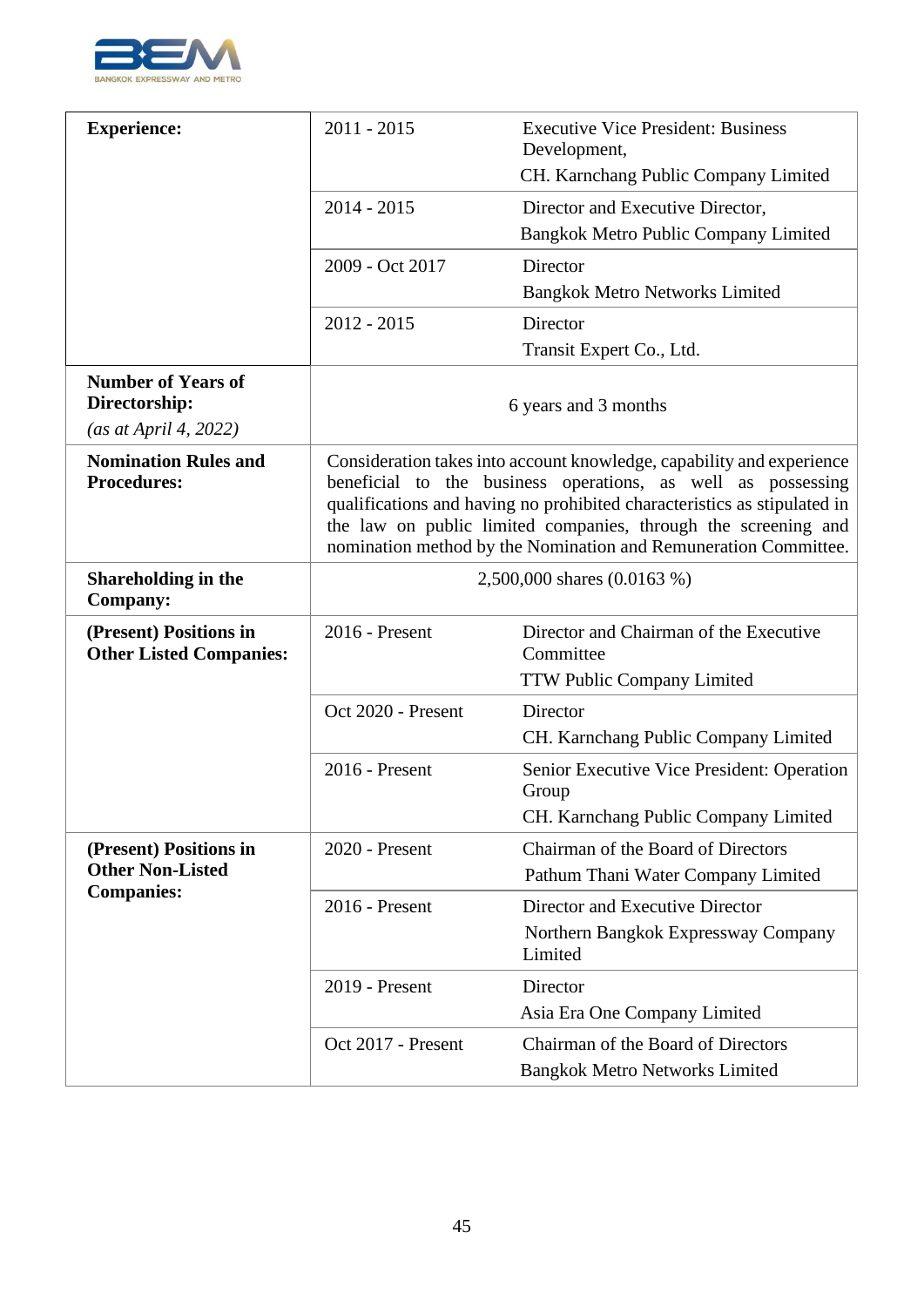

| <b>Positions in any business</b><br>competing with the<br>Company's business /<br>any business having<br>substantial connection with<br>the Company's business: | None of directorship/management in any such business                                                                                                                                                                                                                                                   |
|-----------------------------------------------------------------------------------------------------------------------------------------------------------------|--------------------------------------------------------------------------------------------------------------------------------------------------------------------------------------------------------------------------------------------------------------------------------------------------------|
| <b>Meeting Attendance</b>                                                                                                                                       | Board of Directors' Meetings 7/7 (100 percent)                                                                                                                                                                                                                                                         |
| Record in 2021:                                                                                                                                                 | Executive Board's Meetings 11/11 (100 percent)                                                                                                                                                                                                                                                         |
|                                                                                                                                                                 | Corporate Governance and Risk Management Committee's<br>Meetings $2/2$ (100 percent)                                                                                                                                                                                                                   |
| <b>Performance during</b><br>Directorship:                                                                                                                      | 1. Providing useful suggestions and advice to management and<br>considering scrutinizing works proposed to the Board of Directors.                                                                                                                                                                     |
|                                                                                                                                                                 | 2. Performing the duties as Corporate Governance and Risk<br>Management Committee Member in providing suggestions,<br>monitoring the compliance with the Principles of Good Corporate<br>Governance and reviewing the Company's overall risk management<br>and strategies used in the risk management. |
|                                                                                                                                                                 | 3. Serving as a director who plays a key role in negotiation with the<br>government sector.                                                                                                                                                                                                            |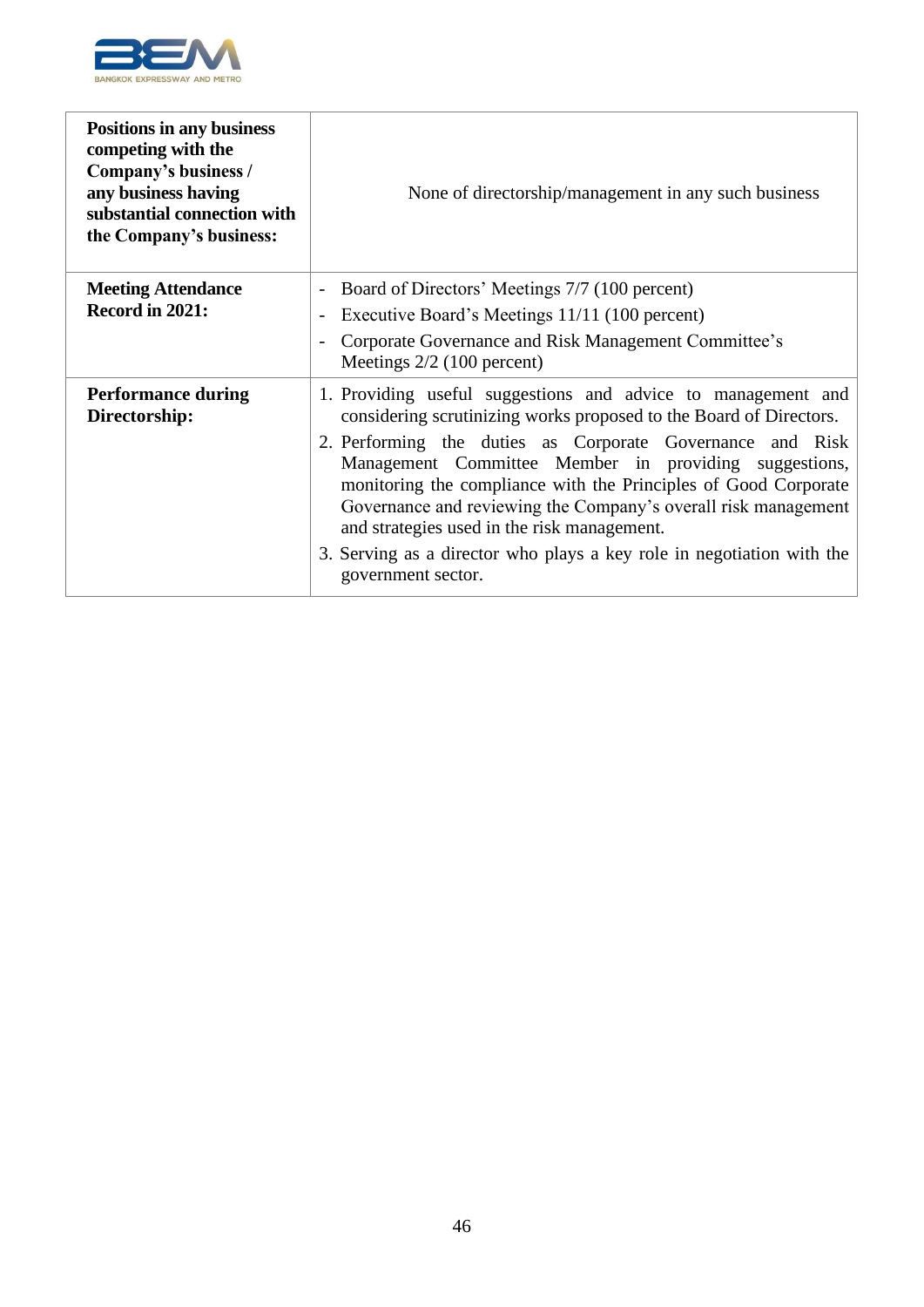

| Name:                                  | Dr. Sombat Kitjalaksana                                                                                                                                                                                             |                                                                                   |
|----------------------------------------|---------------------------------------------------------------------------------------------------------------------------------------------------------------------------------------------------------------------|-----------------------------------------------------------------------------------|
| <b>Type of Directorship:</b>           | Director                                                                                                                                                                                                            |                                                                                   |
| Age:                                   | 65 years                                                                                                                                                                                                            |                                                                                   |
| <b>Nationality:</b>                    | Thai                                                                                                                                                                                                                |                                                                                   |
|                                        |                                                                                                                                                                                                                     |                                                                                   |
| The date was appointed as<br>Director: | December 30, 2015                                                                                                                                                                                                   |                                                                                   |
| <b>Education:</b>                      | $\overline{\phantom{a}}$<br>Bachelor and Master of Engineering (Civil),<br>$\overline{\phantom{a}}$<br>Chulalongkorn University                                                                                     | Dr. Techn. (Soil Mechanic), University of Innsbruck, Austria                      |
| <b>Training Program:</b>               | Director Certification Program (DCP 81/2006),<br>$\overline{\phantom{0}}$<br>Thai Institute of Directors Association<br>Finance for Non-Finance Directors (FND 19/2005),<br>Thai Institute of Directors Association |                                                                                   |
|                                        | Director Accreditation Program (DAP 36/2005),<br>$\overline{\phantom{a}}$<br>Thai Institute of Directors Association                                                                                                |                                                                                   |
| <b>Present Positions:</b>              | December 30, 2015 - Present                                                                                                                                                                                         | Director                                                                          |
|                                        |                                                                                                                                                                                                                     | <b>Executive Director</b>                                                         |
|                                        |                                                                                                                                                                                                                     | Corporate Governance and Risk<br><b>Management Committee Member</b>               |
|                                        |                                                                                                                                                                                                                     | <b>Managing Director</b>                                                          |
|                                        |                                                                                                                                                                                                                     | Bangkok Expressway and Metro<br><b>Public Company Limited</b>                     |
|                                        | 2000 - Present                                                                                                                                                                                                      | Director and Executive Director<br><b>TTW Public Company Limited</b>              |
|                                        | Jan 1, 2021 - Present                                                                                                                                                                                               | <b>Acting Managing Director</b><br>Northern Bangkok Expressway<br>Company Limited |
|                                        | 2020 - Present                                                                                                                                                                                                      | <b>Directors</b>                                                                  |
|                                        |                                                                                                                                                                                                                     | Pathum Thani Water Company Limited                                                |
|                                        | 2016 - Present                                                                                                                                                                                                      | Director and Executive Director                                                   |
|                                        |                                                                                                                                                                                                                     | Northern Bangkok Expressway<br><b>Company Limited</b>                             |
|                                        | 2009 - Present                                                                                                                                                                                                      | Director                                                                          |
|                                        |                                                                                                                                                                                                                     | <b>Bangkok Metro Networks Limited</b>                                             |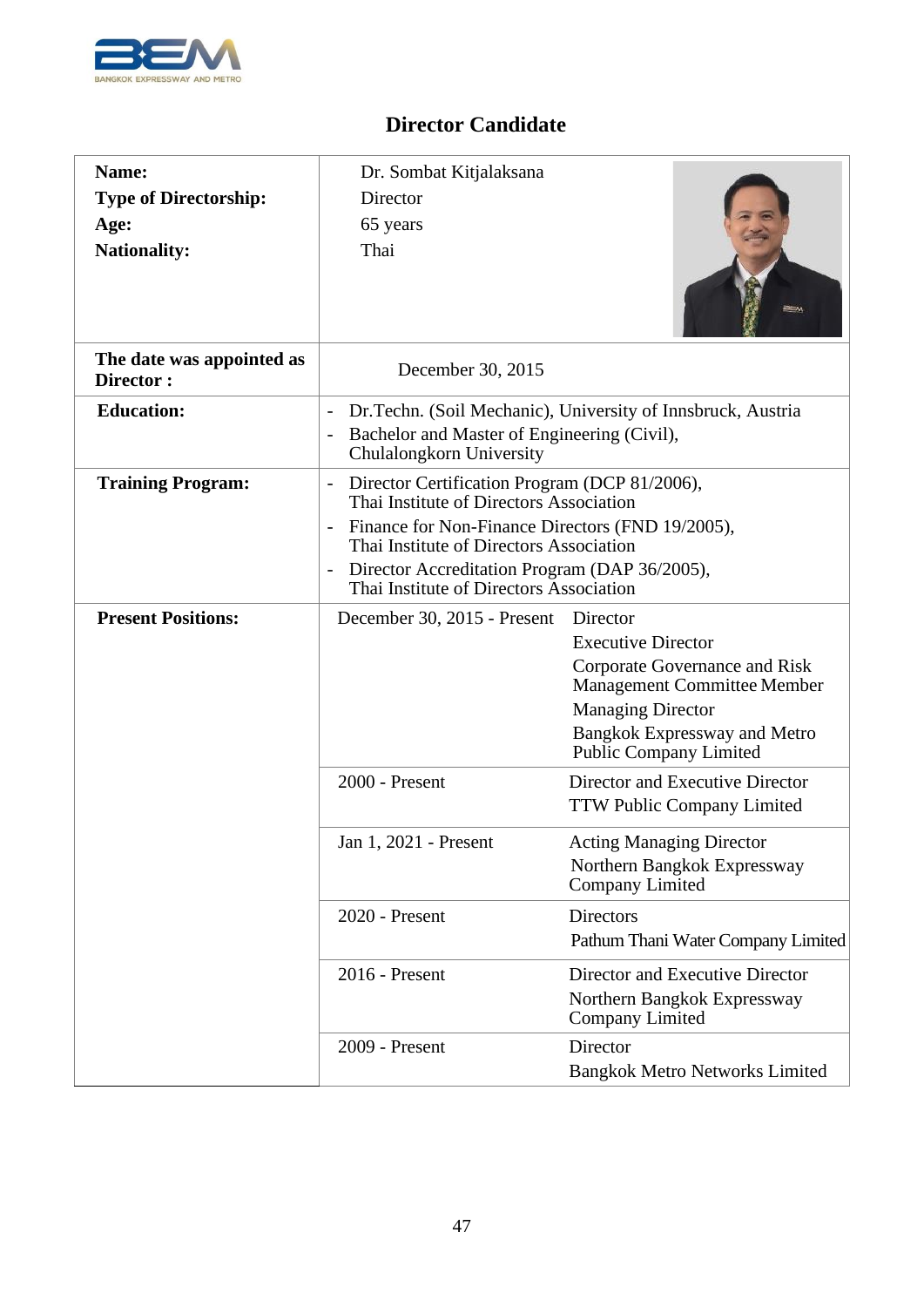

| <b>Experience:</b>                                | $2006 - 2015$                                                                                                                                                                                                                                                                                                                                                    | Director                                                         |
|---------------------------------------------------|------------------------------------------------------------------------------------------------------------------------------------------------------------------------------------------------------------------------------------------------------------------------------------------------------------------------------------------------------------------|------------------------------------------------------------------|
|                                                   |                                                                                                                                                                                                                                                                                                                                                                  | CH. Karnchang Public Company Limited                             |
|                                                   | $2014 - 2015$                                                                                                                                                                                                                                                                                                                                                    | <b>Managing Director</b>                                         |
|                                                   |                                                                                                                                                                                                                                                                                                                                                                  | <b>Executive Director</b>                                        |
|                                                   |                                                                                                                                                                                                                                                                                                                                                                  | Bangkok Metro Public Company Limited                             |
|                                                   | $2011 - 2014$                                                                                                                                                                                                                                                                                                                                                    | Vice Chairman of the Executive Committee                         |
|                                                   |                                                                                                                                                                                                                                                                                                                                                                  | Bangkok Metro Public Company Limited                             |
|                                                   | $2004 - 2015$                                                                                                                                                                                                                                                                                                                                                    | Director                                                         |
|                                                   |                                                                                                                                                                                                                                                                                                                                                                  | Bangkok Metro Public Company Limited                             |
|                                                   | $2004 - 2011$                                                                                                                                                                                                                                                                                                                                                    | <b>Executive Director</b>                                        |
|                                                   |                                                                                                                                                                                                                                                                                                                                                                  | Bangkok Metro Public Company Limited                             |
|                                                   | $2001 - 2010$                                                                                                                                                                                                                                                                                                                                                    | <b>Executive Vice President: Business</b><br>Development,        |
|                                                   |                                                                                                                                                                                                                                                                                                                                                                  | CH. Karnchang Public Company Limited                             |
|                                                   | $2000 - 2011$                                                                                                                                                                                                                                                                                                                                                    | <b>Managing Director</b><br>Bangkok Metro Public Company Limited |
| <b>Number of Years of</b>                         |                                                                                                                                                                                                                                                                                                                                                                  |                                                                  |
| Directorship:                                     |                                                                                                                                                                                                                                                                                                                                                                  | 6 years and 3 months                                             |
| (as at April 4, 2022)                             |                                                                                                                                                                                                                                                                                                                                                                  |                                                                  |
| <b>Nomination Rules and</b><br><b>Procedures:</b> | Consideration takes into account knowledge, capability and<br>experience beneficial to the business operations, as well as<br>possessing qualifications and having no prohibited characteristics as<br>stipulated in the law on public limited companies, through the<br>screening and nomination method by the Nomination and<br><b>Remuneration Committee.</b> |                                                                  |
| Shareholding in the<br><b>Company:</b>            | 2,999,141 shares (0.0196 %)                                                                                                                                                                                                                                                                                                                                      |                                                                  |
| (Present) Positions in                            | $2000$ - Present                                                                                                                                                                                                                                                                                                                                                 | Director and Executive Director                                  |
| <b>Other Listed Company:</b>                      |                                                                                                                                                                                                                                                                                                                                                                  | <b>TTW Public Company Limited</b>                                |
| (Present) Positions in                            | Jan 1, 2021 - Present                                                                                                                                                                                                                                                                                                                                            | <b>Acting Managing Director</b>                                  |
| <b>Other Non-Listed</b>                           |                                                                                                                                                                                                                                                                                                                                                                  | Northern Bangkok Expressway                                      |
| <b>Companies:</b>                                 |                                                                                                                                                                                                                                                                                                                                                                  | <b>Company Limited</b>                                           |
|                                                   | 2020 - Present                                                                                                                                                                                                                                                                                                                                                   | <b>Directors</b>                                                 |
|                                                   |                                                                                                                                                                                                                                                                                                                                                                  | Pathum Thani Water Company Limited                               |
|                                                   | 2016 - Present                                                                                                                                                                                                                                                                                                                                                   | Director and Executive Director                                  |
|                                                   |                                                                                                                                                                                                                                                                                                                                                                  | Northern Bangkok Expressway<br><b>Company Limited</b>            |
|                                                   | 2009 - Present                                                                                                                                                                                                                                                                                                                                                   | Director                                                         |
|                                                   |                                                                                                                                                                                                                                                                                                                                                                  | <b>Bangkok Metro Networks Limited</b>                            |
|                                                   |                                                                                                                                                                                                                                                                                                                                                                  |                                                                  |